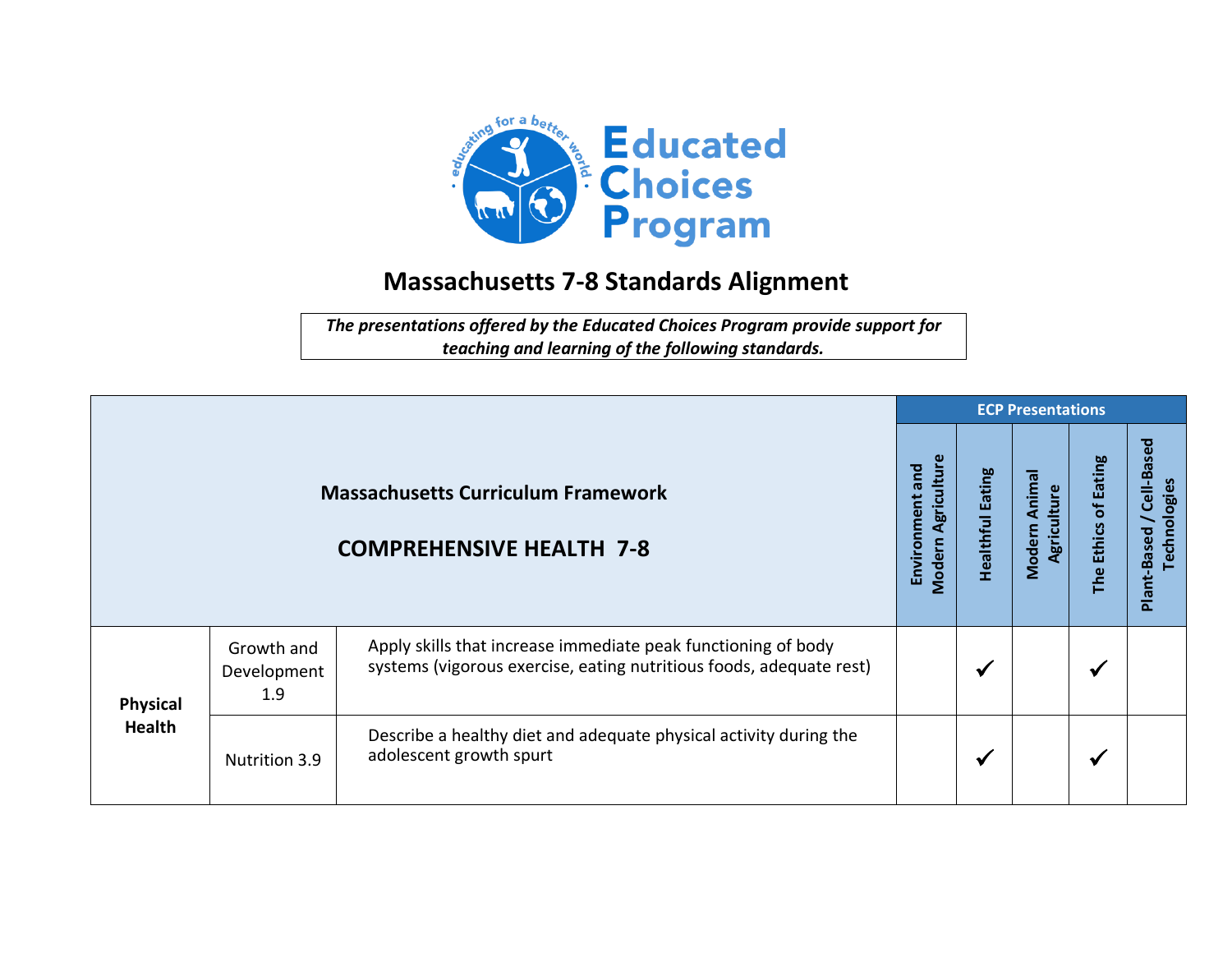| <b>Physical</b><br><b>Health</b>                         | Nutrition 3.11                                           | Analyze dietary intake and eating patterns                                                                                                                                                     |              | $\checkmark$ | $\checkmark$ |  |
|----------------------------------------------------------|----------------------------------------------------------|------------------------------------------------------------------------------------------------------------------------------------------------------------------------------------------------|--------------|--------------|--------------|--|
| Safety and<br><b>Prevention</b>                          | <b>Disease</b><br>Prevention<br>and Control<br>8.5       | Identify ways individuals can reduce risk factors related to<br>communicable and chronic diseases                                                                                              |              | $\checkmark$ | √            |  |
| <b>Personal and</b><br><b>Community</b><br><b>Health</b> | Consumer<br>Health and<br>Resource<br>Management<br>12.6 | Describe how allowing time for healthy activities (such as exercise,<br>preparing nutritious meals, getting adequate sleep) can improve health                                                 |              | $\checkmark$ | ✔            |  |
| <b>Personal and</b><br><b>Community</b><br><b>Health</b> | Consumer<br>Health and<br>Resource<br>Management<br>12.8 | Identify ways consumer decisions and actions can influence physical<br>and mental health                                                                                                       |              | $\checkmark$ |              |  |
|                                                          | Ecological<br>Health 13.4                                | Identify individual and community responsibility in ecological health                                                                                                                          |              |              |              |  |
|                                                          | Ecological<br>Health 13.5                                | Evaluate solutions generated by science, technology/engineering, and<br>individuals regarding ecological health problems (such as energy use,<br>water use, waste disposal, and food shortage) | $\checkmark$ |              | √            |  |
|                                                          | Community<br>and Public<br>Health 14.5                   | Identify the origins and accuracy of facts in social messages that<br>promote healthy and unhealthy behaviors                                                                                  |              | $\checkmark$ | ✔            |  |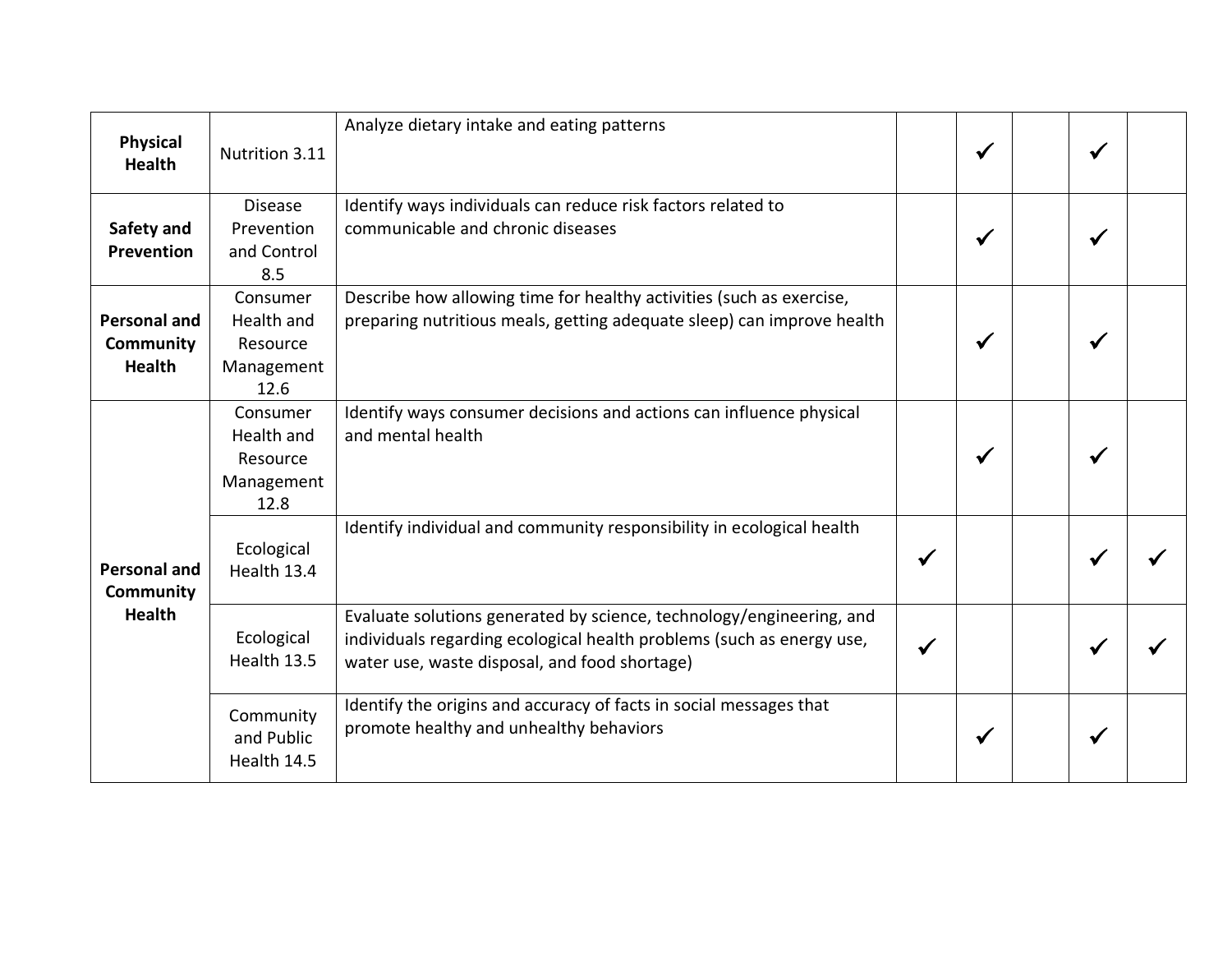|                                                                                            |                                                      |                                                                                                                                                                                                                                       | <b>ECP Presentations</b>                     |                         |                              |                      |                                                       |  |  |
|--------------------------------------------------------------------------------------------|------------------------------------------------------|---------------------------------------------------------------------------------------------------------------------------------------------------------------------------------------------------------------------------------------|----------------------------------------------|-------------------------|------------------------------|----------------------|-------------------------------------------------------|--|--|
| <b>Massachusetts Curriculum Framework</b><br><b>ENGLISH LANGUAGE ARTS AND LITERACY 7-8</b> |                                                      |                                                                                                                                                                                                                                       | <b>Modern Agriculture</b><br>Environment and | <b>Healthful Eating</b> | Modern Animal<br>Agriculture | The Ethics of Eating | <b>Based Technologies</b><br>$/$ Cell-<br>Plant-Based |  |  |
| Grade 7:<br><b>Speaking</b><br>and<br>Listening                                            | Comprehension<br>and Collaboration                   | Engage effectively in a range of collaborative discussions (one-on-<br>one, in groups, and teacher-led) with diverse partners on grade 7<br>topics, texts, and issues, building on others' ideas and expressing<br>their own clearly. |                                              |                         |                              |                      |                                                       |  |  |
|                                                                                            | Comprehension<br>and Collaboration<br>1 <sub>c</sub> | Pose questions that elicit elaboration and respond to others'<br>questions and comments with relevant observations and ideas that<br>bring the discussion back on topic as needed.                                                    |                                              |                         |                              |                      |                                                       |  |  |
|                                                                                            | Comprehension<br>and Collaboration<br>1 <sub>d</sub> | Acknowledge new information expressed by others and, when<br>warranted, modify their own views.                                                                                                                                       |                                              |                         |                              |                      |                                                       |  |  |
|                                                                                            | Comprehension<br>and Collaboration<br>2              | Analyze the main ideas and supporting details presented in diverse<br>media and formats (e.g., visually, quantitatively, orally) and explain<br>how the ideas clarify a topic, text, or issue under study.                            |                                              |                         |                              |                      |                                                       |  |  |
|                                                                                            | Comprehension<br>and Collaboration                   | Delineate a speaker's argument and specific claims, evaluating the<br>soundness of the reasoning and the relevance and sufficiency of the<br>evidence.                                                                                |                                              |                         |                              |                      |                                                       |  |  |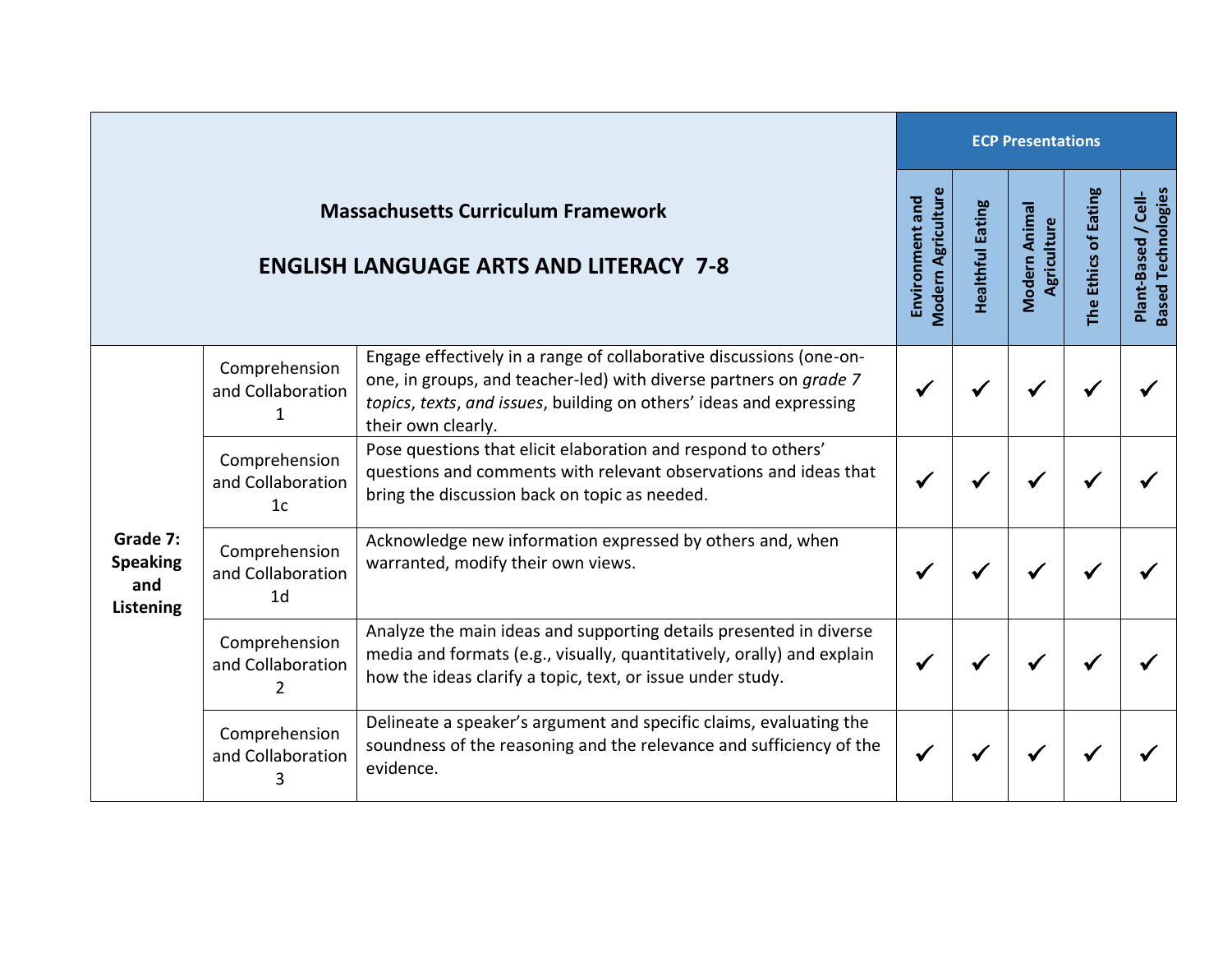| Grade 8:<br><b>Speaking</b><br>and<br>Listening | Comprehension<br>and Collaboration                   | Engage effectively in a range of collaborative discussions (one-on-<br>one, in groups, and teacher-led) with diverse partners on grade 8<br>topics, texts, and issues, building on others' ideas and expressing<br>their own clearly. |  |  |  |
|-------------------------------------------------|------------------------------------------------------|---------------------------------------------------------------------------------------------------------------------------------------------------------------------------------------------------------------------------------------|--|--|--|
|                                                 | Comprehension<br>and Collaboration<br>1c             | Pose questions that connect the ideas of several speakers and<br>respond to others' questions and comments with relevant evidence,<br>observations, and ideas                                                                         |  |  |  |
|                                                 | Comprehension<br>and Collaboration<br>1 <sub>d</sub> | Acknowledge new information expressed by others, and, when<br>warranted, qualify or justify their own views in light of the evidence<br>presented.                                                                                    |  |  |  |
|                                                 | Comprehension<br>and Collaboration                   | Analyze the purpose of information presented in diverse media and<br>formats (e.g., visually, quantitatively, orally) and evaluate the<br>motives (e.g., social, commercial, political) behind its presentation.                      |  |  |  |
|                                                 | Comprehension<br>and Collaboration                   | Delineate a speaker's argument and specific claims, evaluating the<br>soundness of the reasoning and relevance and sufficiency of the<br>evidence and identifying when irrelevant evidence is introduced.                             |  |  |  |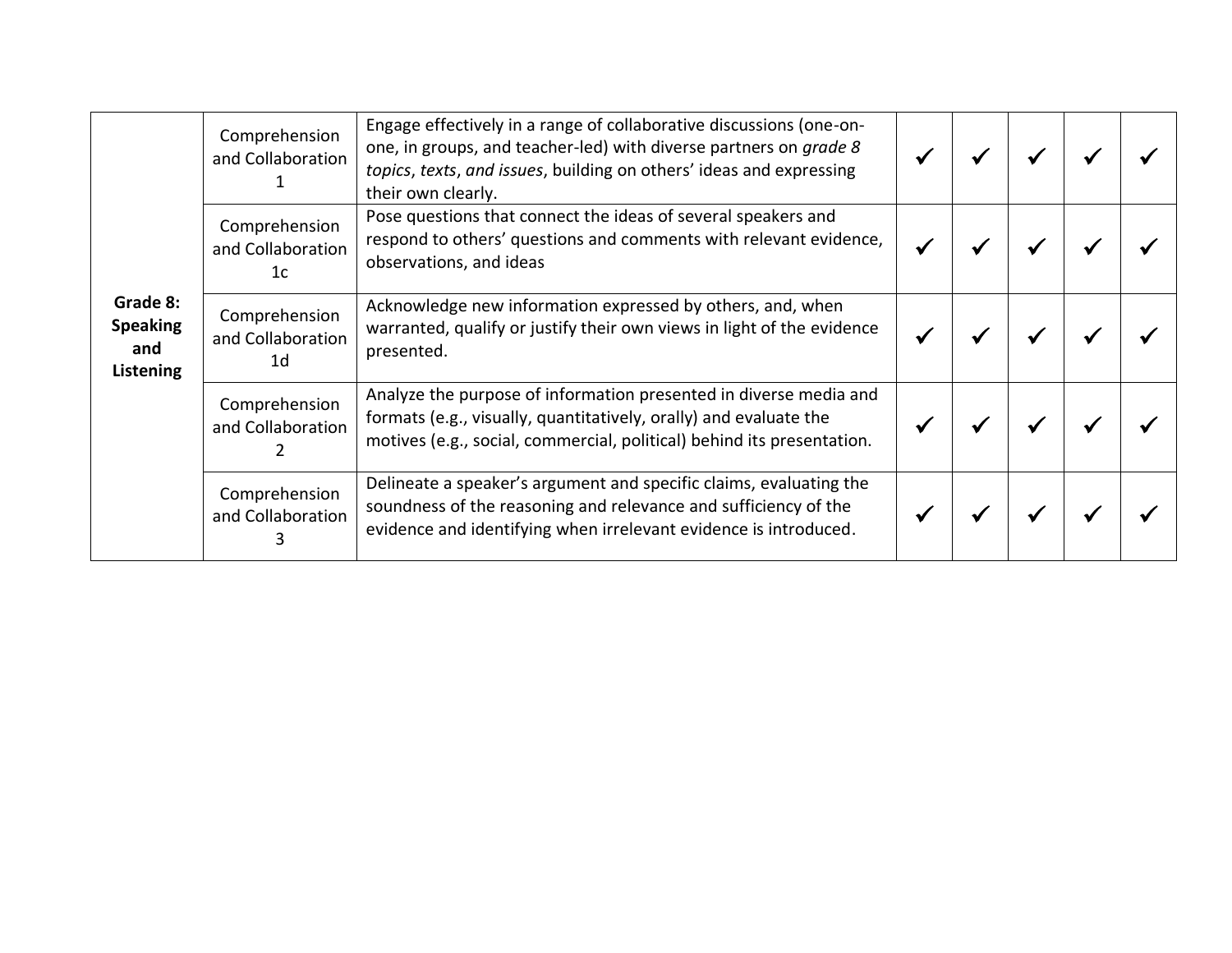|                                                                                              |                        |                                                                                                                                                                                                                                                                           |              | <b>ECP Presentations</b> |                              |                      |                                                  |  |  |  |
|----------------------------------------------------------------------------------------------|------------------------|---------------------------------------------------------------------------------------------------------------------------------------------------------------------------------------------------------------------------------------------------------------------------|--------------|--------------------------|------------------------------|----------------------|--------------------------------------------------|--|--|--|
| <b>Massachusetts Curriculum Framework</b><br><b>SCIENCE AND TECHNOLOGY / ENGINEERING 7-8</b> |                        |                                                                                                                                                                                                                                                                           |              | <b>Healthful Eating</b>  | Modern Animal<br>Agriculture | The Ethics of Eating | <b>Based Technologies</b><br>Plant-Based / Cell- |  |  |  |
| Grade 7:<br><b>Earth and</b><br><b>Space</b><br><b>Science</b>                               | 7.MS-ESS3-4            | Construct an argument supported by evidence that human activities<br>and technologies can mitigate the impact of increases in human<br>population and per capita consumption of natural resources on the<br>environment.                                                  | $\checkmark$ |                          |                              | ✔                    |                                                  |  |  |  |
| Grade 7:<br><b>Life Science</b>                                                              | 7.MS-LS2-4             | Analyze data to provide evidence that disruptions (natural or human-<br>made) to any physical or biological component of an ecosystem can<br>lead to shifts in all its populations                                                                                        | $\checkmark$ |                          |                              | $\checkmark$         |                                                  |  |  |  |
| Grade 7:<br><b>Life Science</b>                                                              | 7.MS-LS2-5             | Evaluate competing design solutions for protecting an ecosystem.<br>Discuss benefits and limitations of each design                                                                                                                                                       | $\checkmark$ |                          |                              |                      |                                                  |  |  |  |
|                                                                                              | 7.MS-LS2-<br>$6(MA)$ . | Explain how changes to the biodiversity of an ecosystem-the variety<br>of species found in the ecosystem-may limit the availability of<br>resources humans use.<br>Clarification Statement: Examples of resources can include food,<br>energy, medicine, and clean water. | ✔            |                          |                              | ✔                    |                                                  |  |  |  |